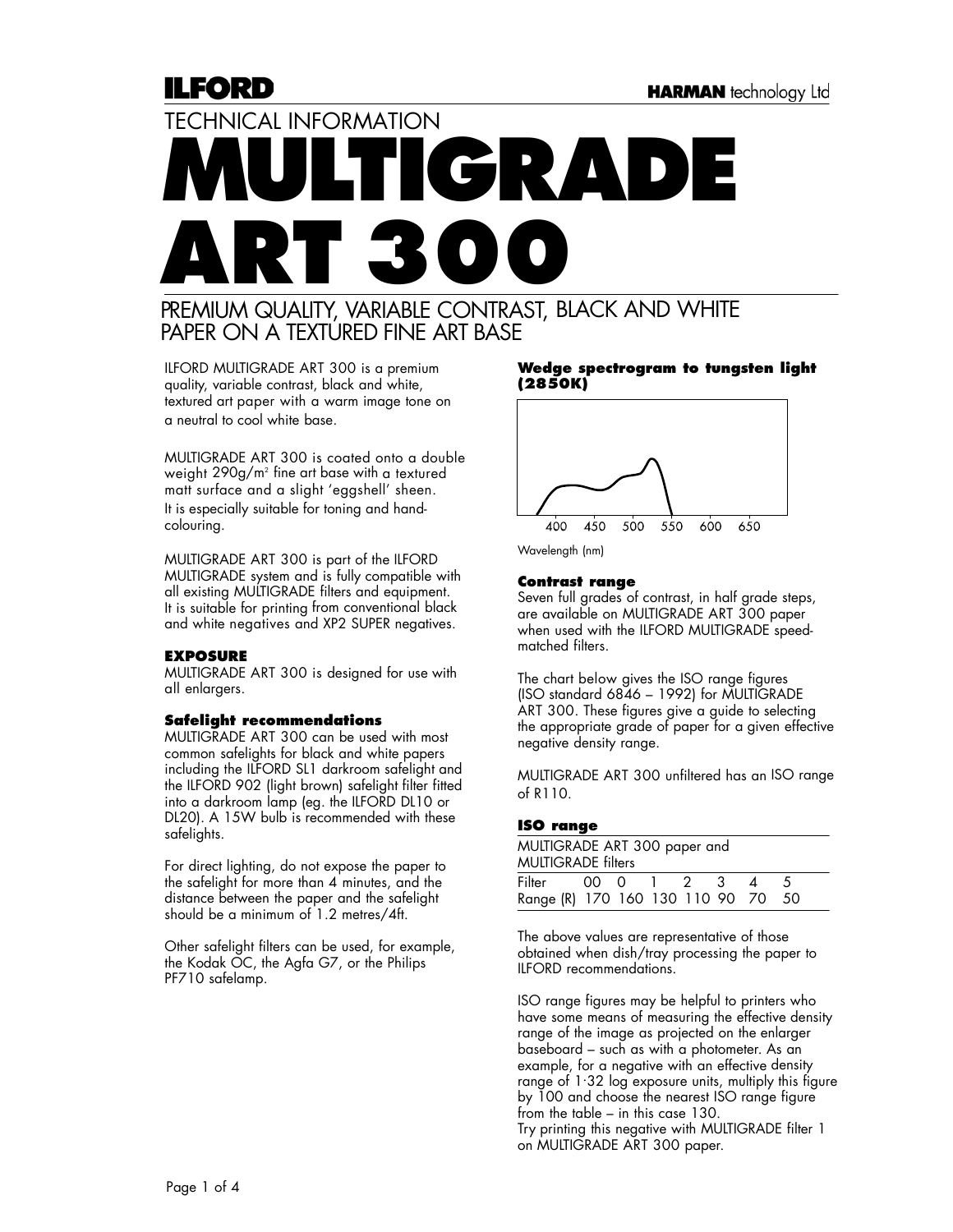#### **ISO speed**

The speed of MULTIGRADE ART 300 depends on the filtration used during exposure. MULTIGRADE ART 300 unfiltered, has a guide paper speed of ISO P200.

#### **ISO paper speed**

| MULTIGRADE ART 300 paper and<br><b>MULTIGRADE filters</b> |  |  |  |  |  |  |      |  |
|-----------------------------------------------------------|--|--|--|--|--|--|------|--|
| Filter 00 0 1 2 3 4                                       |  |  |  |  |  |  |      |  |
|                                                           |  |  |  |  |  |  | - 50 |  |

The above values are representative of those obtained when dish/tray processing the paper to ILFORD recommendations.

#### **Exposing light sources**

MULTIGRADE ART 300 is designed for use with most enlargers and printers, that is those fitted with either a tungsten or tungsten halogen light source. It is also suitable for use with cold cathode (cold light) light sources designed for variable contrast papers. Other cold cathode (cold light) and pulsed xenon light sources may give a reduced contrast range.

#### **Contrast control**

Contrast is controlled by using MULTIGRADE hand filters, the MULTIGRADE 600 equipment, other MULTIGRADE equipment, variable contrast enlarger heads, or colour enlarger heads.

The twelve MULTIGRADE filters are numbered 00–5 in  $1/2$  steps, with the lowest filter number corresponding to the softest contrast. The exposure time for filters  $00-3\frac{1}{2}$  is the same; that for filters 4–5 is approximately double.

The ILFORD MULTIGRADE 600 exposing system replaces the standard lamphouse on most professional enlargers.



MULTIGRADE ART 300 paper exposed through filters 00, 0, 1, 2, 3, 4 and 5. Developer: MULTIGRADE diluted 1+9. Development: 2 minutes at 20°C/68°F.

#### **PROCESSING**

MULTIGRADE ART 300 can be dish processed in a similar manner to fibre base papers.

MULTIGRADE ART 300 can also be successfully processed in machines – however additional washing time is essential (See 'Machine processing' on page 4).

**Note** Photographic chemicals are not hazardous when used correctly. Always follow the health and safety recommendations on the packaging. Photochemical material safety data sheets containing full details for the safe handling, disposal and transportation of ILFORD chemicals are available from ILFORD.

The image colour of MULTIGRADE ART 300 may vary dependent on the choice of developer and the processing technique used.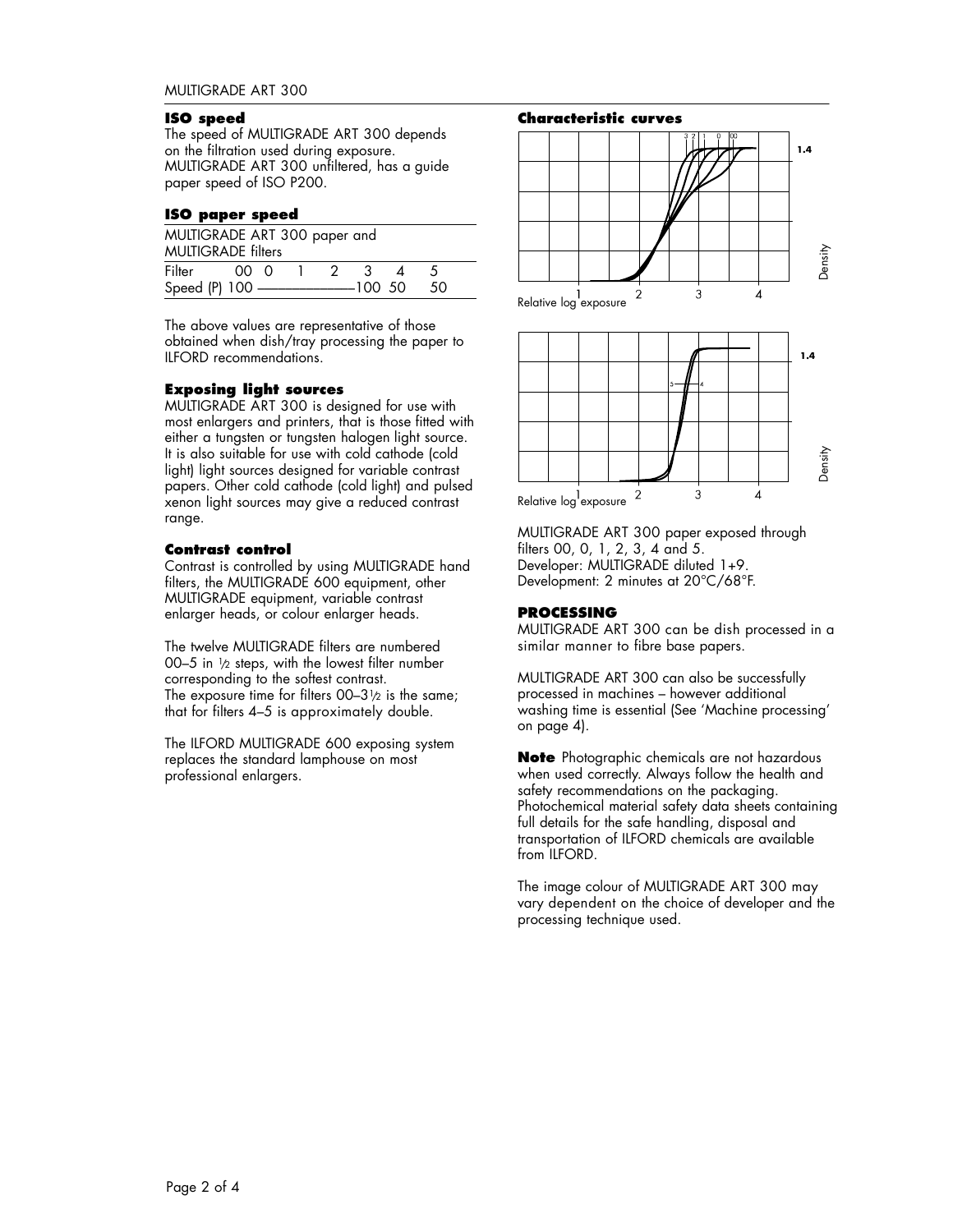| <b>Processing summary</b> (intermittent agitation) |                 |                           |               |  |
|----------------------------------------------------|-----------------|---------------------------|---------------|--|
| <b>ILFORD</b>                                      | <b>Dilution</b> | $\mathrm{C}/\mathrm{P}$ F | Time          |  |
| chemical                                           |                 |                           | (min:sec)     |  |
| <b>Development</b>                                 |                 |                           |               |  |
| <b>MUITIGRADE</b>                                  | 1+9             | 20/68                     | $1:30 - 3:00$ |  |
| or                                                 |                 |                           |               |  |
| <b>MULTIGRADE</b>                                  | $1 + 14$        | 20/68                     | $2:00 - 5:00$ |  |
| or                                                 |                 |                           |               |  |
| <b>BROMOPHEN</b>                                   | $1 + 3$         | 20/68                     | $1:30 - 3:00$ |  |
| or                                                 |                 |                           |               |  |
| <b>PQ UNIVERSAL</b>                                | $1 + 9$         | 20/68                     | $1:30 - 3:00$ |  |
| <b>Stop bath</b>                                   |                 |                           |               |  |
| <b>ILFOSTOP</b>                                    |                 | 1+19 18-24/64-75          | 0:10          |  |
| Fixation                                           |                 |                           |               |  |
| <b>ILFORD RAPID</b><br>FIXER or                    | $1 + 4$         | 18-24/64-75               | 1:00          |  |
| <b>HYPAM</b>                                       | 1+4             | 18-24/64-75               | 1:00          |  |

#### **Washing**

Fresh, running water – Above 5/41 min 30min max 45min

#### **Development**

See the 'Processing summary' for development recommendations.

On correctly exposed prints using MULTIGRADE developer at 1+9, the image will begin to appear within 15 - 30 seconds. Development can be extended up to 5 minutes without any noticeable change in contrast or fog.

To give greater control during development, and for economy, the 1+14 dilution of MULTIGRADE developer can be used.

The choice of developer may affect the image colour of MULTIGRADE ART 300 paper. From the ILFORD range of developers, warmest results are achieved with MULTIGRADE and BROMOPHEN developers.

MULTIGRADE ART 300 paper can also be processed in other high quality dish/tray developers.

#### **Stop bath**

See the 'Processing summary' for stop bath recommendations.

The use of a stop bath is strongly recommended. A stop bath stops development immediately, reduces the risk of staining (which might not show until after toning) and extends the life of the fixer bath.

The use of a stop bath is especially recommended with MULTIGRADE ART 300, as this paper carries over more developer to the next bath than other ILFORD papers.

#### **Fixation**

See the 'Processing summary' for fixing recommendations.

The use of a hardening fixer is not recommended as it reduces washing efficiency, may impair toning performance and is likely to give a cooler image tone. ILFORD RAPID FIXER and ILFORD HYPAM are non-hardening fixers.

There is no benefit in extending fixation beyond the recommended time, as some loss of print quality may be observed due to image etching. Long fixing times can also affect the image colour of the paper.

#### **Washing**

See the 'Processing summary' for washing recommendations.

Short washing times using washing aids such as ILFORD WASHAID to achieve 'Optimun Permanence (see page 4), may give a cooler image colour than if using longer washing times.

NB. MULTIGRADE ART 300 prints are likely to float in the wash tank and multiple prints will tend to stick together at the water surface. Additional care will therefore be required to ensure adequate wash flow over all surfaces of the prints.

#### **Drying**

A final rinse in ILFORD ILFOTOL, diluted 1+200 with water, will aid even and rapid drying.

After washing, squeegee prints on both sides to remove surplus water. Prints can be clipped back- toback to minimise curl and air-dried at room temperature, or glazed/ferrotyped, or heat-dried. The use of belt print dryers and photographic blotters is not recommended as there is a risk that prints will stick to them. If a belt print dryer must be used, fix the prints using a hardening fixer; however, this can have drawbacks as explained under 'Fixation'.

#### **TONING**

Toning prints creates an aesthetic effect and, in some cases, can help to protect the print from external contaminants (see Optimum permanence). MULTIGRADE ART 300 is receptive to a wide range of toners and subtle colour changes or more dramatic effects can be readily achieved. Especially recommended are polysulphide and selenium toners, but other toners can be used successfully to create different effects. Follow the instructions supplied with the toner.

During final washing after toning, it is important to take extra care to ensure that prints are moving freely allowing full removal of any surplus toning chemicals. Inadequate circulation may result in staining of toner in patches due to uneven washing.